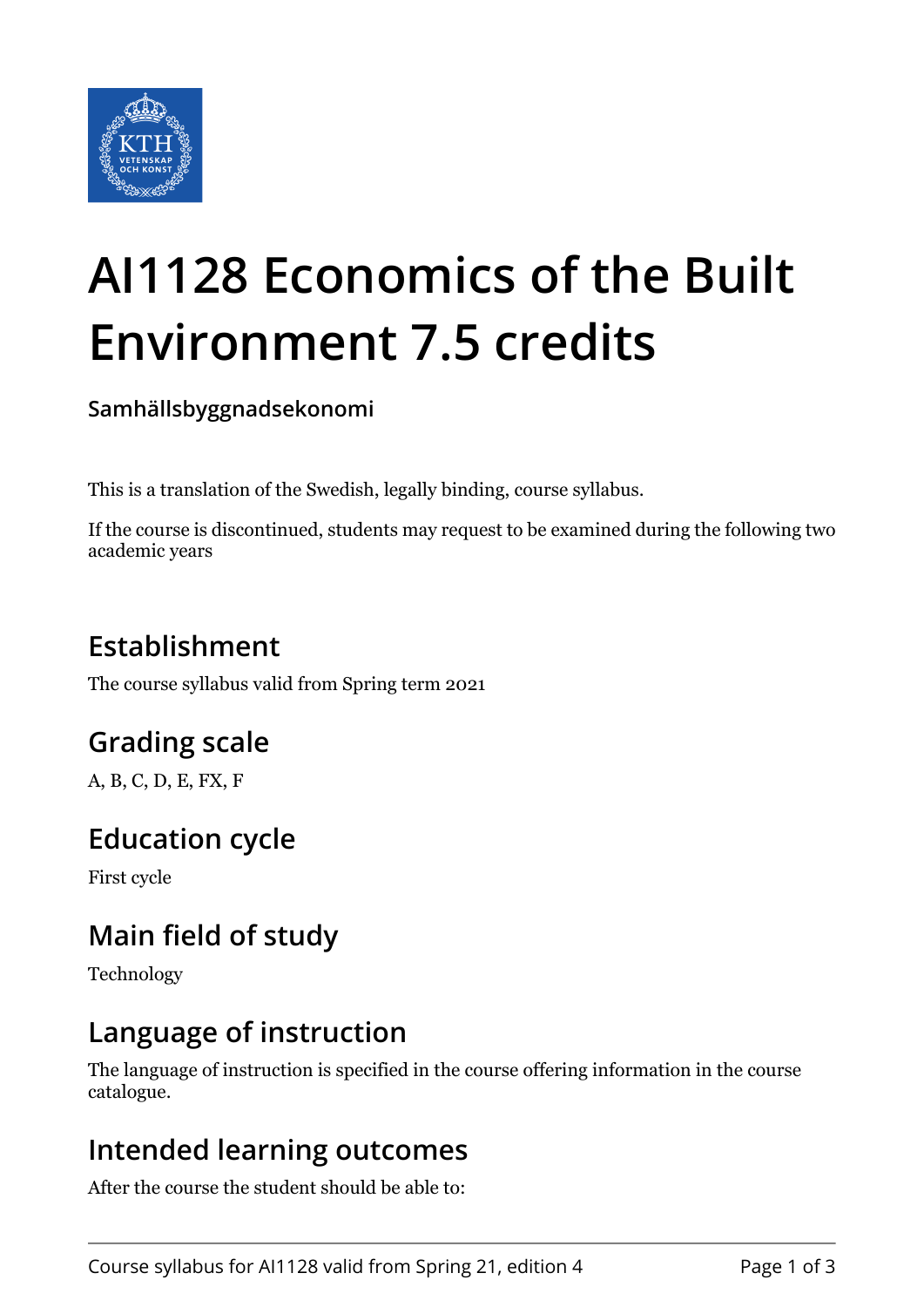- present the principles behind how a market works
- analyze the effects from various changes on a market on prices and quantities produced
- understand the background of market failures and their implications
- explain how economic policy instruments may be used to achieve a sustainable society
- understand why certain macroeconomic policies are introduced, e.g. when the central bank changes the interest rate
- evaluate the general effects of different macroeconomic changes on the real estate and construction market
- explain the basic fundamentals behind cost- / benefit-analysis
- interpret the annual financial statements

#### **Course contents**

The course covers the following areas:

1. Microeconomics: price formation on competitive markets and monopoly markets, different regulations and their effects with a special focus on the housing market and a sustainable society. The basis of contract theory with applications to procurement contracts.

2. Macroeconomics with a focus on property cycles and how these are related to the general business cycle and macroeconomic policies.

3. Cost calculations, investment calculations and how these can be used for analysis of projects and valuation of properties.

4. The core of an annual report, e.g., balance sheet and income statement.

# **Specific prerequisites**

No prerequisites

## **Examination**

• TENB - Written exam, 7.5 credits, grading scale: A, B, C, D, E, FX, F

Based on recommendation from KTH's coordinator for disabilities, the examiner will decide how to adapt an examination for students with documented disability.

The examiner may apply another examination format when re-examining individual students.

# **Ethical approach**

- All members of a group are responsible for the group's work.
- In any assessment, every student shall honestly disclose any help received and sources used.